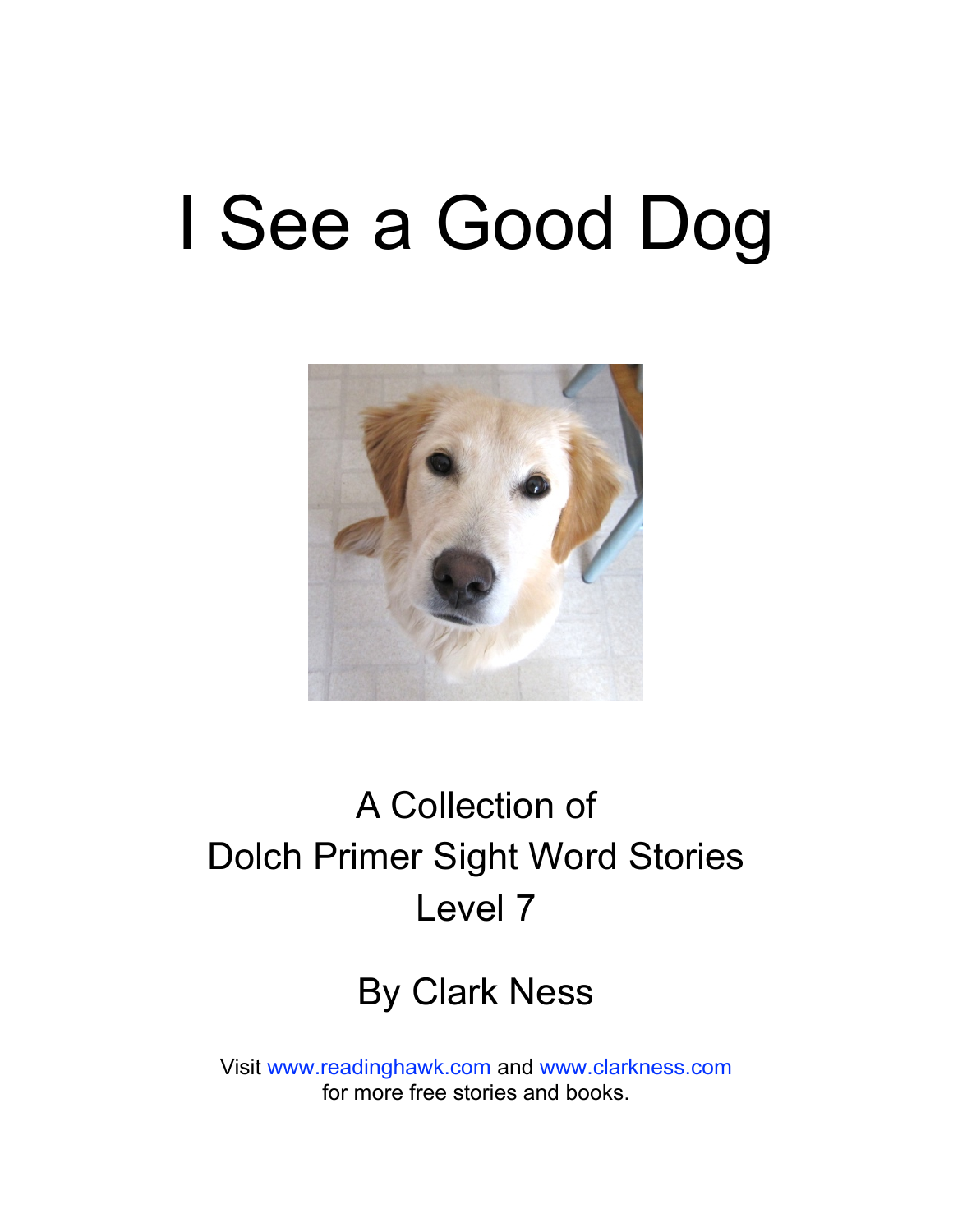

### I See a Good Dog

### "I see a good dog," said the boy.

New words in Dolch Primer Sight Words Level 7: good, into, pretty, too, want

Words in Dolch Primer Sight Words Level 7: a, all, am, and, are, at, away, be, bed, big, blue, boy, box, but, came, can, car, cat, come, cow, day, did, do, dog, down, egg, eye, find, for, funny, get, go, good, have, he, help, here, I, in, into, is, it, jump, leg, like, little, look, make, man, me, men, my, no, not, now, on, one, out, pig, play, pretty, red, ride, run, said, see, she, so, sun, that, the, there, they, this, three, to, too, top, toy, two, up, want, was, way, we, went, what, where, will, with, yes, yellow, you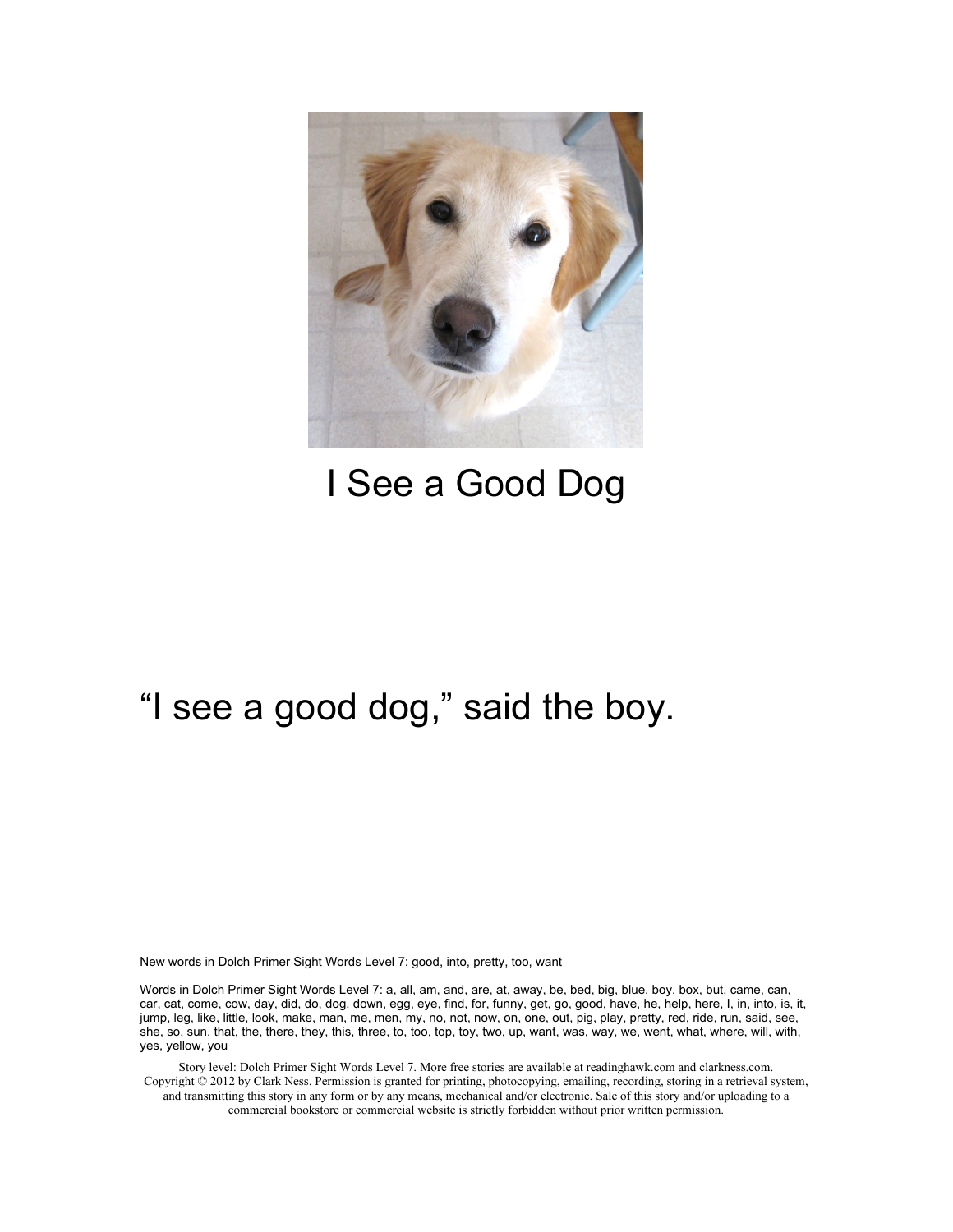

### I See a Good Dog

### "I see a good dog," said the man.

New words in Dolch Primer Sight Words Level 7: good, into, pretty, too, want

Words in Dolch Primer Sight Words Level 7: a, all, am, and, are, at, away, be, bed, big, blue, boy, box, but, came, can, car, cat, come, cow, day, did, do, dog, down, egg, eye, find, for, funny, get, go, good, have, he, help, here, I, in, into, is, it, jump, leg, like, little, look, make, man, me, men, my, no, not, now, on, one, out, pig, play, pretty, red, ride, run, said, see, she, so, sun, that, the, there, they, this, three, to, too, top, toy, two, up, want, was, way, we, went, what, where, will, with, yes, yellow, you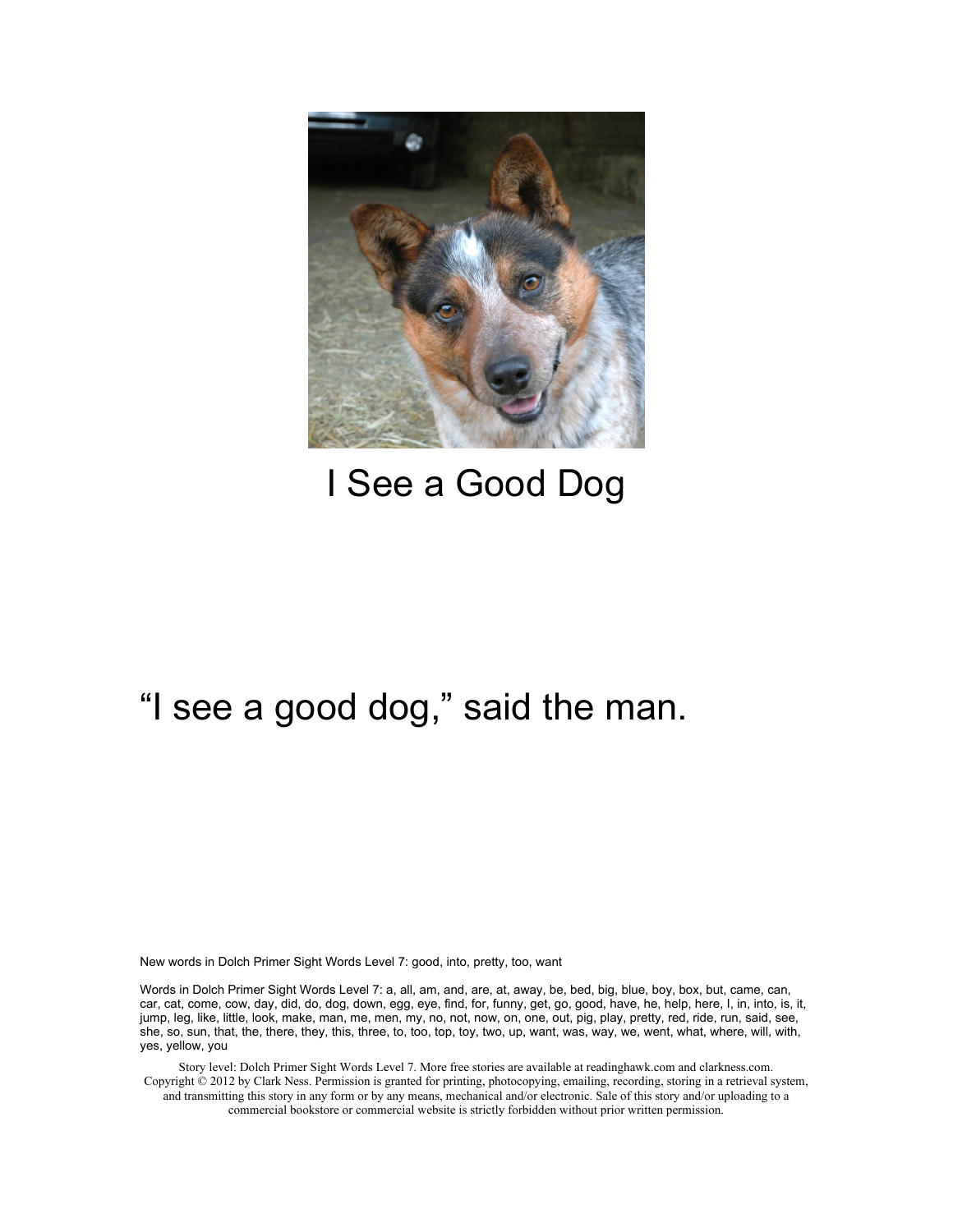

### I See a Pretty Cat

### I see a pretty cat.

New words in Dolch Primer Sight Words Level 7: good, into, pretty, too, want

Words in Dolch Primer Sight Words Level 7: a, all, am, and, are, at, away, be, bed, big, blue, boy, box, but, came, can, car, cat, come, cow, day, did, do, dog, down, egg, eye, find, for, funny, get, go, good, have, he, help, here, I, in, into, is, it, jump, leg, like, little, look, make, man, me, men, my, no, not, now, on, one, out, pig, play, pretty, red, ride, run, said, see, she, so, sun, that, the, there, they, this, three, to, too, top, toy, two, up, want, was, way, we, went, what, where, will, with, yes, yellow, you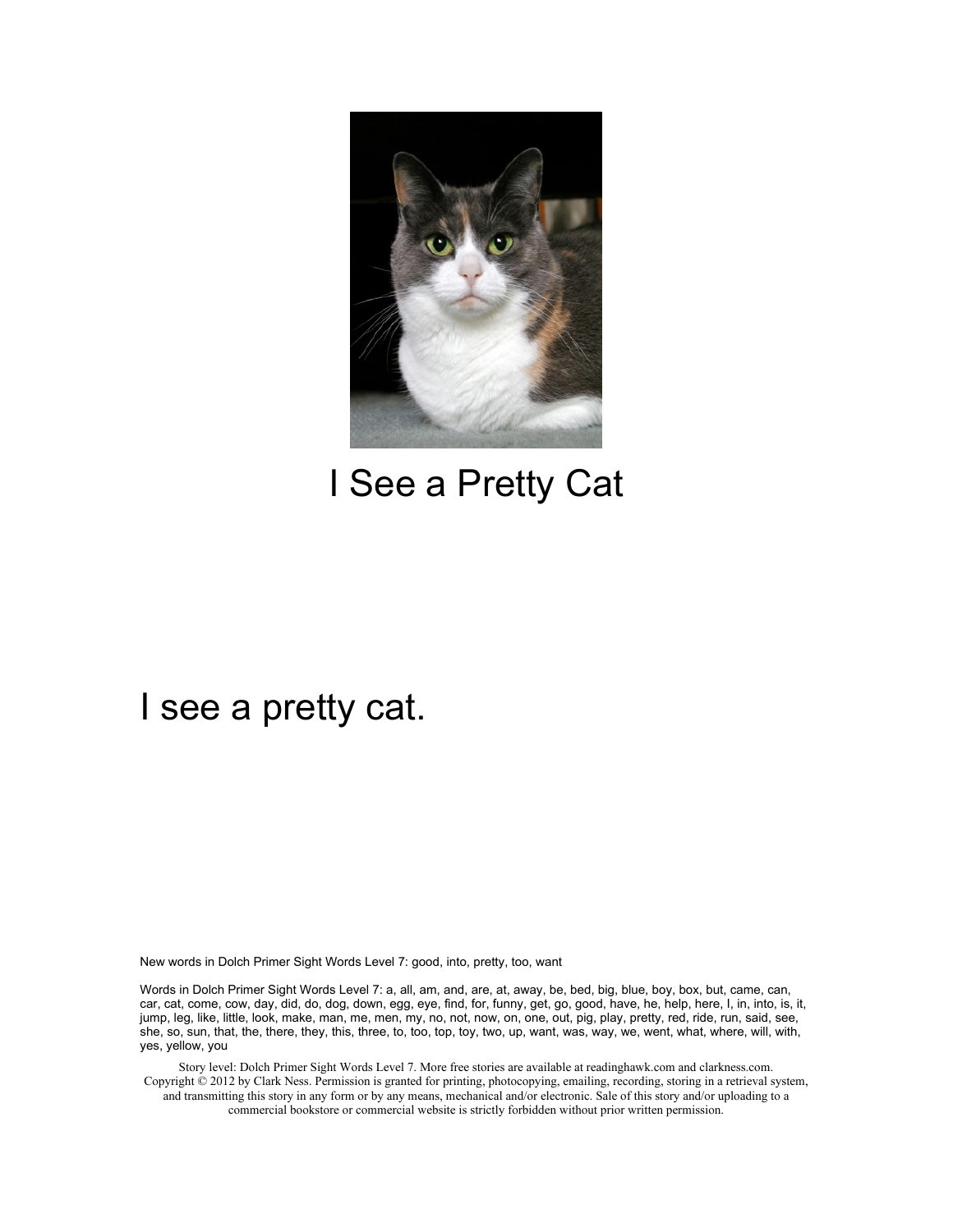

### I See a Pretty Dog

### I see a pretty dog.

New words in Dolch Primer Sight Words Level 7: good, into, pretty, too, want

Words in Dolch Primer Sight Words Level 7: a, all, am, and, are, at, away, be, bed, big, blue, boy, box, but, came, can, car, cat, come, cow, day, did, do, dog, down, egg, eye, find, for, funny, get, go, good, have, he, help, here, I, in, into, is, it, jump, leg, like, little, look, make, man, me, men, my, no, not, now, on, one, out, pig, play, pretty, red, ride, run, said, see, she, so, sun, that, the, there, they, this, three, to, too, top, toy, two, up, want, was, way, we, went, what, where, will, with, yes, yellow, you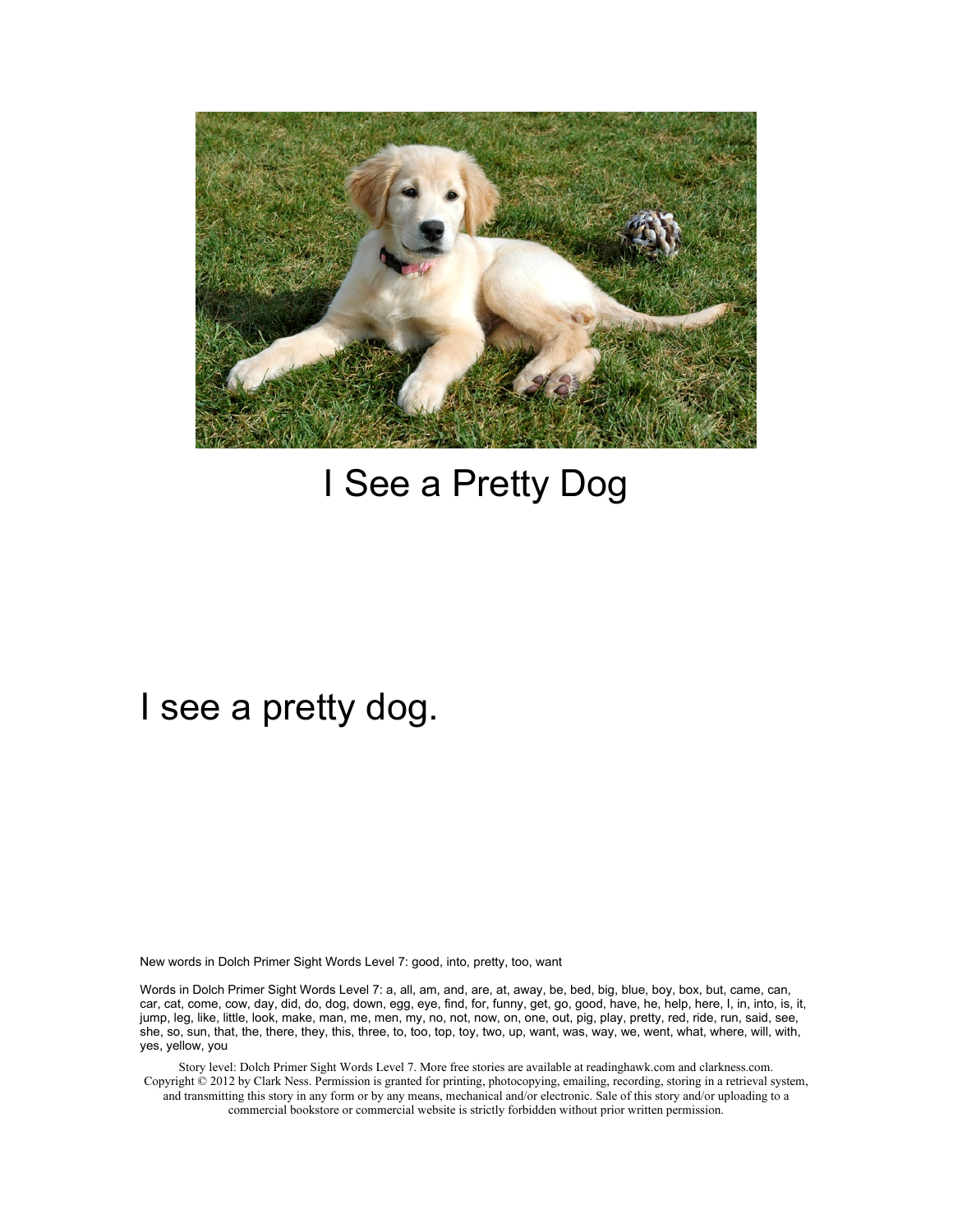





New words in Dolch Primer Sight Words Level 7: good, into, pretty, too, want

Words in Dolch Primer Sight Words Level 7: a, all, am, and, are, at, away, be, bed, big, blue, boy, box, but, came, can, car, cat, come, cow, day, did, do, dog, down, egg, eye, find, for, funny, get, go, good, have, he, help, here, I, in, into, is, it, jump, leg, like, little, look, make, man, me, men, my, no, not, now, on, one, out, pig, play, pretty, red, ride, run, said, see, she, so, sun, that, the, there, they, this, three, to, too, top, toy, two, up, want, was, way, we, went, what, where, will, with, yes, yellow, you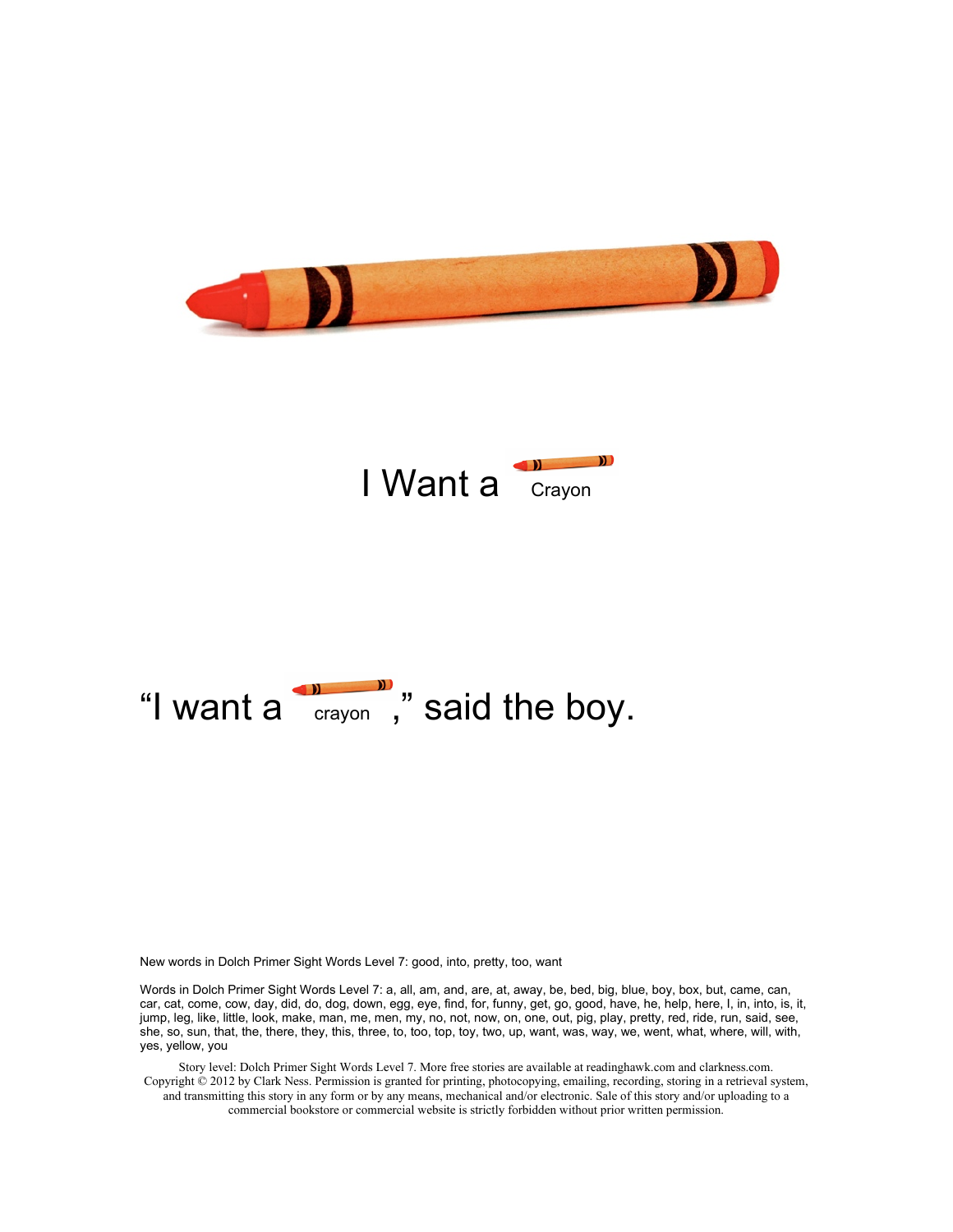

New words in Dolch Primer Sight Words Level 7: good, into, pretty, too, want

Words in Dolch Primer Sight Words Level 7: a, all, am, and, are, at, away, be, bed, big, blue, boy, box, but, came, can, car, cat, come, cow, day, did, do, dog, down, egg, eye, find, for, funny, get, go, good, have, he, help, here, I, in, into, is, it, jump, leg, like, little, look, make, man, me, men, my, no, not, now, on, one, out, pig, play, pretty, red, ride, run, said, see, she, so, sun, that, the, there, they, this, three, to, too, top, toy, two, up, want, was, way, we, went, what, where, will, with, yes, yellow, you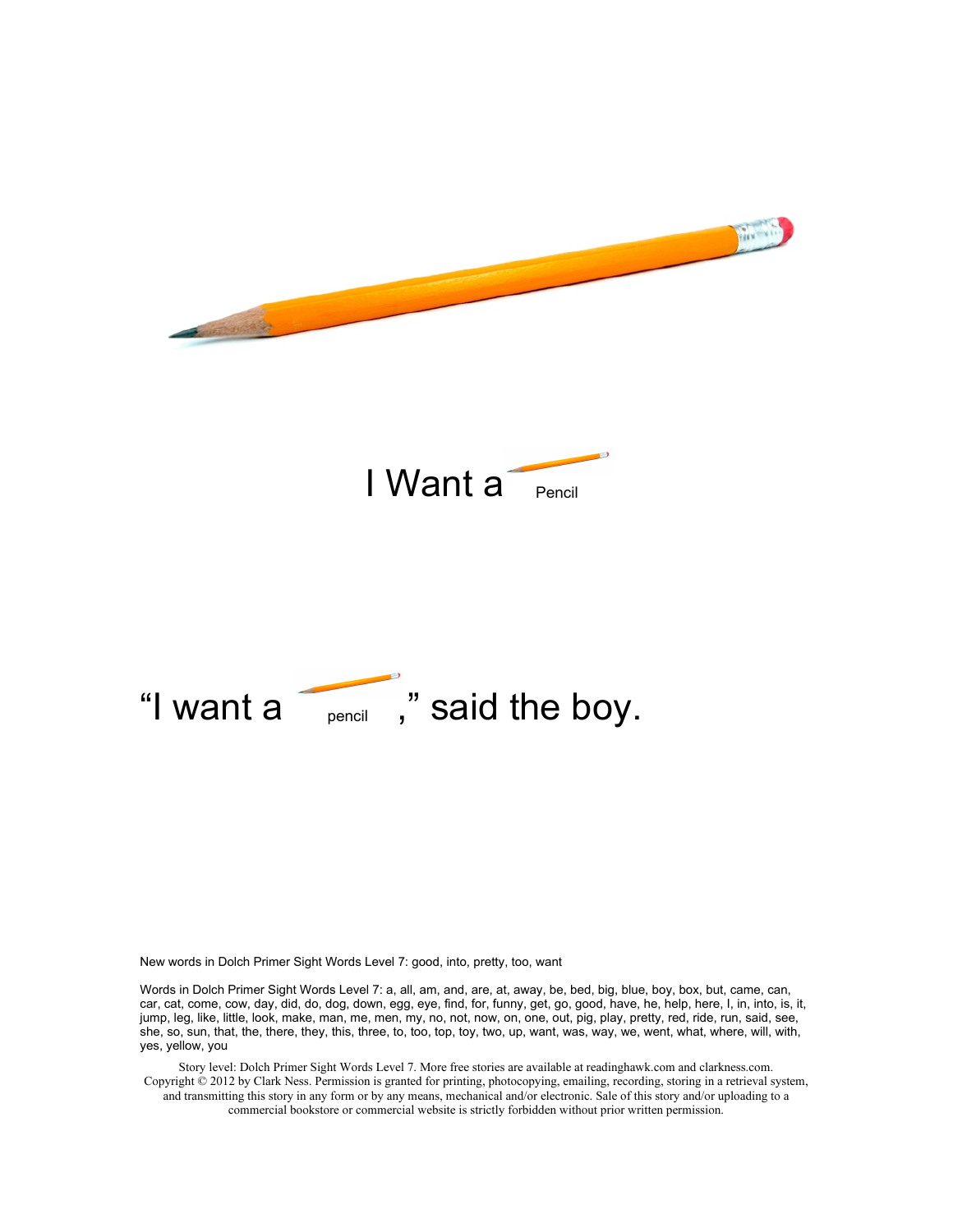

### The  $\Box$  is Blue

## The  $\square$  is blue. The  $\square$  is blue too.

New words in Dolch Primer Sight Words Level 7: good, into, pretty, too, want

Words in Dolch Primer Sight Words Level 7: a, all, am, and, are, at, away, be, bed, big, blue, boy, box, but, came, can, car, cat, come, cow, day, did, do, dog, down, egg, eye, find, for, funny, get, go, good, have, he, help, here, I, in, into, is, it, jump, leg, like, little, look, make, man, me, men, my, no, not, now, on, one, out, pig, play, pretty, red, ride, run, said, see, she, so, sun, that, the, there, they, this, three, to, too, top, toy, two, up, want, was, way, we, went, what, where, will, with, yes, yellow, you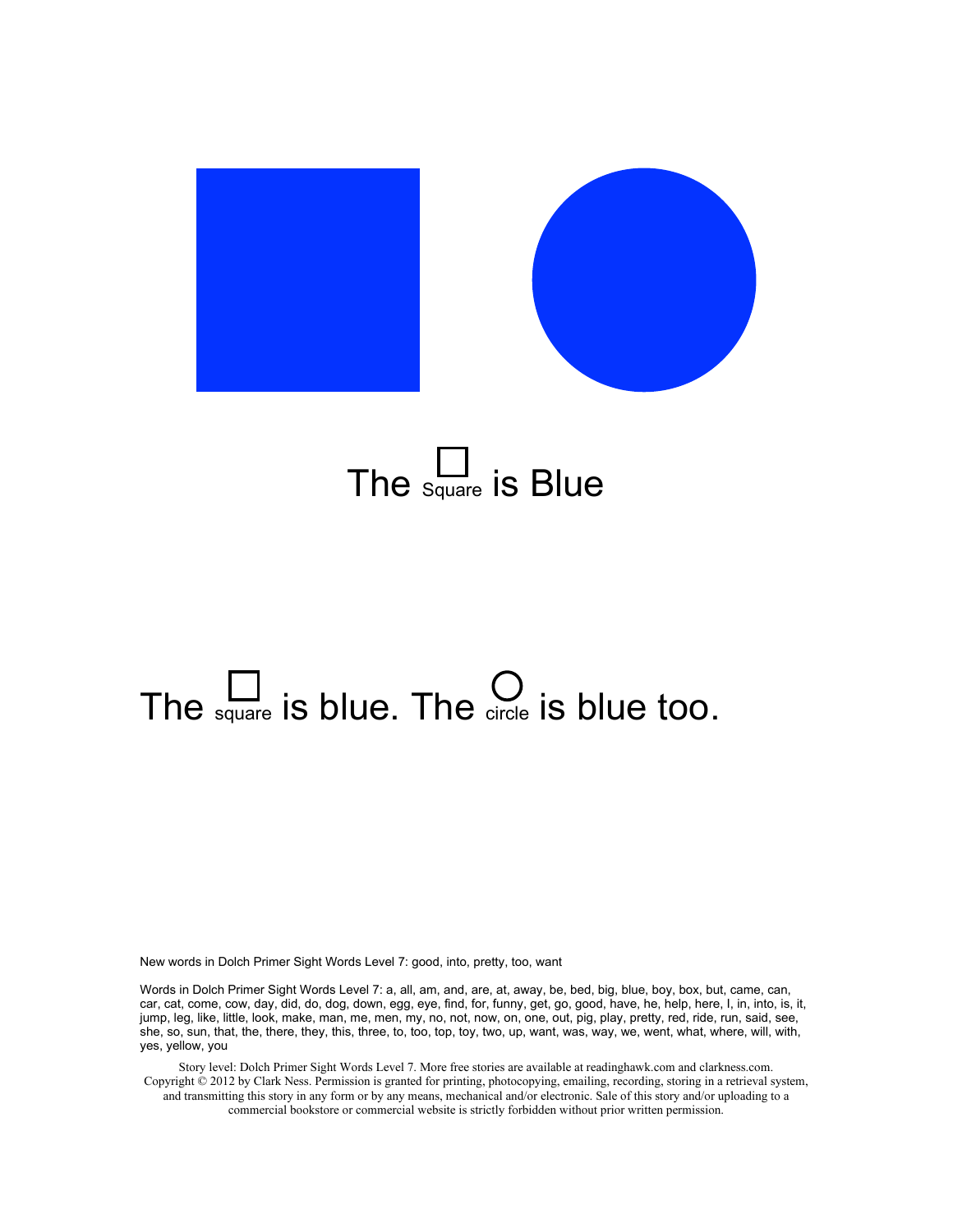

### The  $S_{\text{square}}$  is Red

# The  $\sum_{\text{square}}$  is red. The  $\sum_{\text{circle}}$  is red too.

New words in Dolch Primer Sight Words Level 7: good, into, pretty, too, want

Words in Dolch Primer Sight Words Level 7: a, all, am, and, are, at, away, be, bed, big, blue, boy, box, but, came, can, car, cat, come, cow, day, did, do, dog, down, egg, eye, find, for, funny, get, go, good, have, he, help, here, I, in, into, is, it, jump, leg, like, little, look, make, man, me, men, my, no, not, now, on, one, out, pig, play, pretty, red, ride, run, said, see, she, so, sun, that, the, there, they, this, three, to, too, top, toy, two, up, want, was, way, we, went, what, where, will, with, yes, yellow, you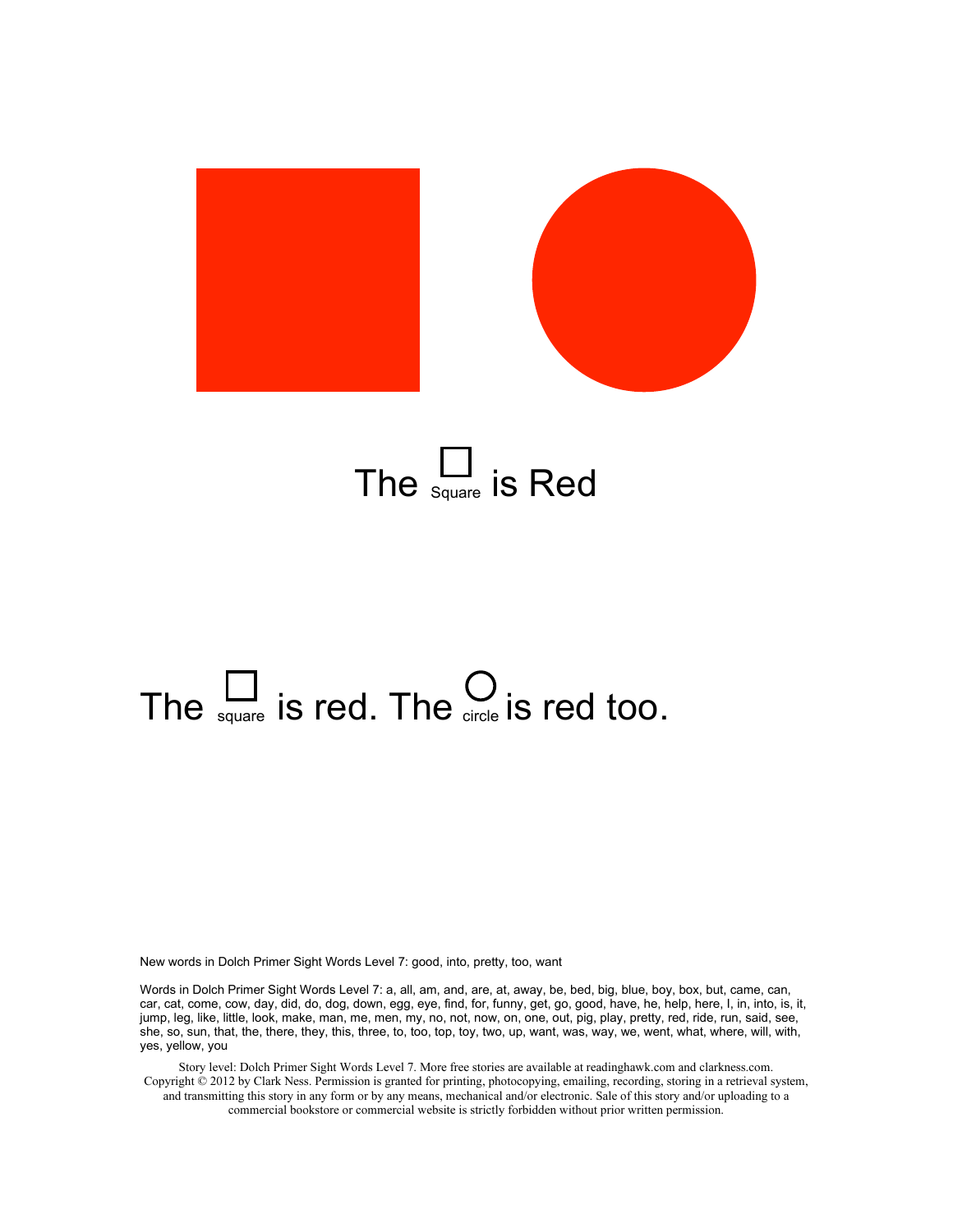

### The  $\frac{L}{\text{Square}}$  is Yellow

# The  $\square$  is yellow. The  $\square$  is yellow too.

New words in Dolch Primer Sight Words Level 7: good, into, pretty, too, want

Words in Dolch Primer Sight Words Level 7: a, all, am, and, are, at, away, be, bed, big, blue, boy, box, but, came, can, car, cat, come, cow, day, did, do, dog, down, egg, eye, find, for, funny, get, go, good, have, he, help, here, I, in, into, is, it, jump, leg, like, little, look, make, man, me, men, my, no, not, now, on, one, out, pig, play, pretty, red, ride, run, said, see, she, so, sun, that, the, there, they, this, three, to, too, top, toy, two, up, want, was, way, we, went, what, where, will, with, yes, yellow, you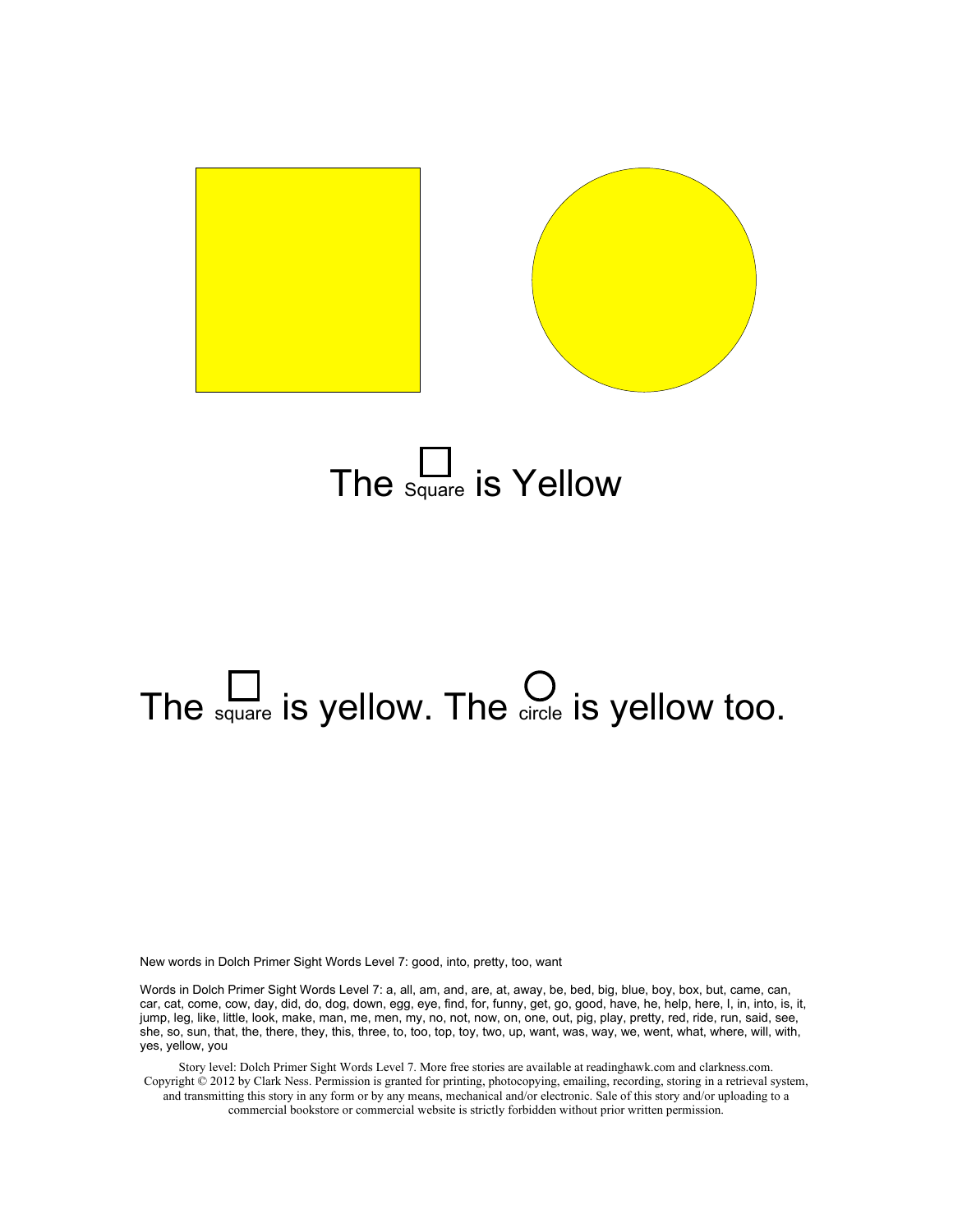

### What Can Go Into This Box?

#### What can go into this box?

New words in Dolch Primer Sight Words Level 7: good, into, pretty, too, want

Words in Dolch Primer Sight Words Level 7: a, all, am, and, are, at, away, be, bed, big, blue, boy, box, but, came, can, car, cat, come, cow, day, did, do, dog, down, egg, eye, find, for, funny, get, go, good, have, he, help, here, I, in, into, is, it, jump, leg, like, little, look, make, man, me, men, my, no, not, now, on, one, out, pig, play, pretty, red, ride, run, said, see, she, so, sun, that, the, there, they, this, three, to, too, top, toy, two, up, want, was, way, we, went, what, where, will, with, yes, yellow, you